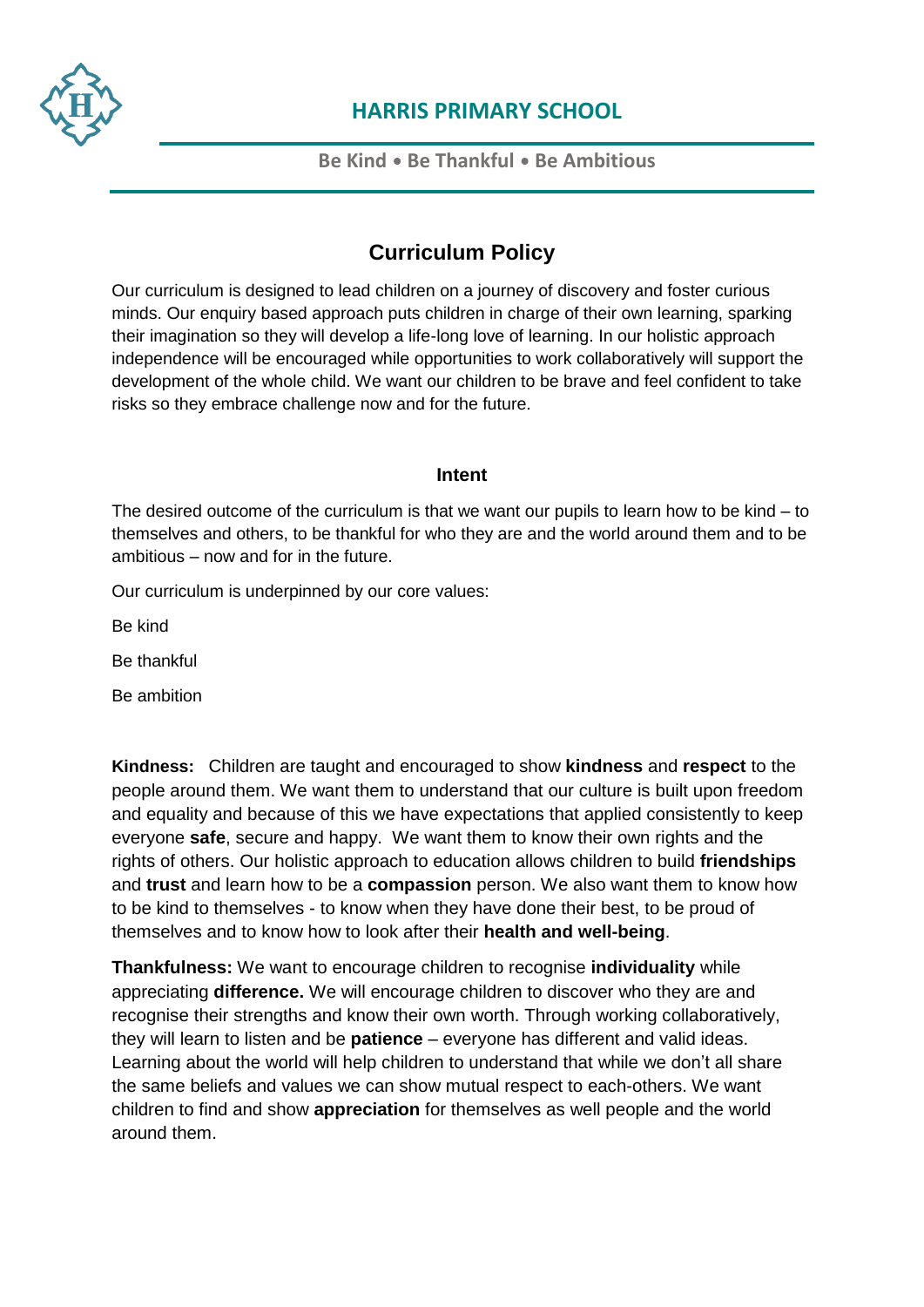

### **Be Kind** • **Be Thankful** • **Be Ambitious**

### **Curriculum Policy**

**[Am](https://www.harris.lancs.sch.uk/contact-details/)bition:** Through our enquiry led curriculum pupils will be given the opportunity to **lead** their own learning while we, as educators, will ensure that every individual has **equal** opportunities to learn and succeed. We aim to challenge children and want them recognise that working hard is an admirable quality. We will provide an environment that is safe for children to take risks- building **independence** and the **courage** to try, so they can be **resilient** in life.

### **Implementation**

Planning begins with the National Curriculum and from here we have put together a creative curriculum whereby links can be made across subjects creating an exciting yet purposeful and meaningful curriculum. Throughout the year and across phases children will be given opportunities to consolidate knowledge and skills allowing them to remember learning long term and in greater depth.

We allow children to lead their own leading - in that we respond to the needs of individuals; challenging yet supporting them to develop both knowledge and skills. As educators we are constantly responding to the needs of learners and while we do formally assess children's learning, we believe that giving immediate feedback is the best way to support pupils. In foundation subjects we allow children to ask their own questions and discover for themselves through a wide variety of learning opportunities. Children have access to quality resources and experiences.

The school environment is one that conducive for learning. Displays and equipment support children and encourage independence whilst showcasing the learning journey and celebrating success.

#### **Impact**

The desired outcome of the curriculum is to set foundations that will see them through to the next stage of their life and beyond. We want pupils to have loved their time at Harris, to have happy memories, but also to have developed the skills and knowledge that they need to progress and succeed later in life.

We aim for pupils to be able to:

- Use and apply knowledge, skills and understanding
- Demonstrate our key values to be kind, thankful and ambitious
- Build meaningful and purposeful relationships built on mutual respect and trust
- Reach the attainment level they are capable of